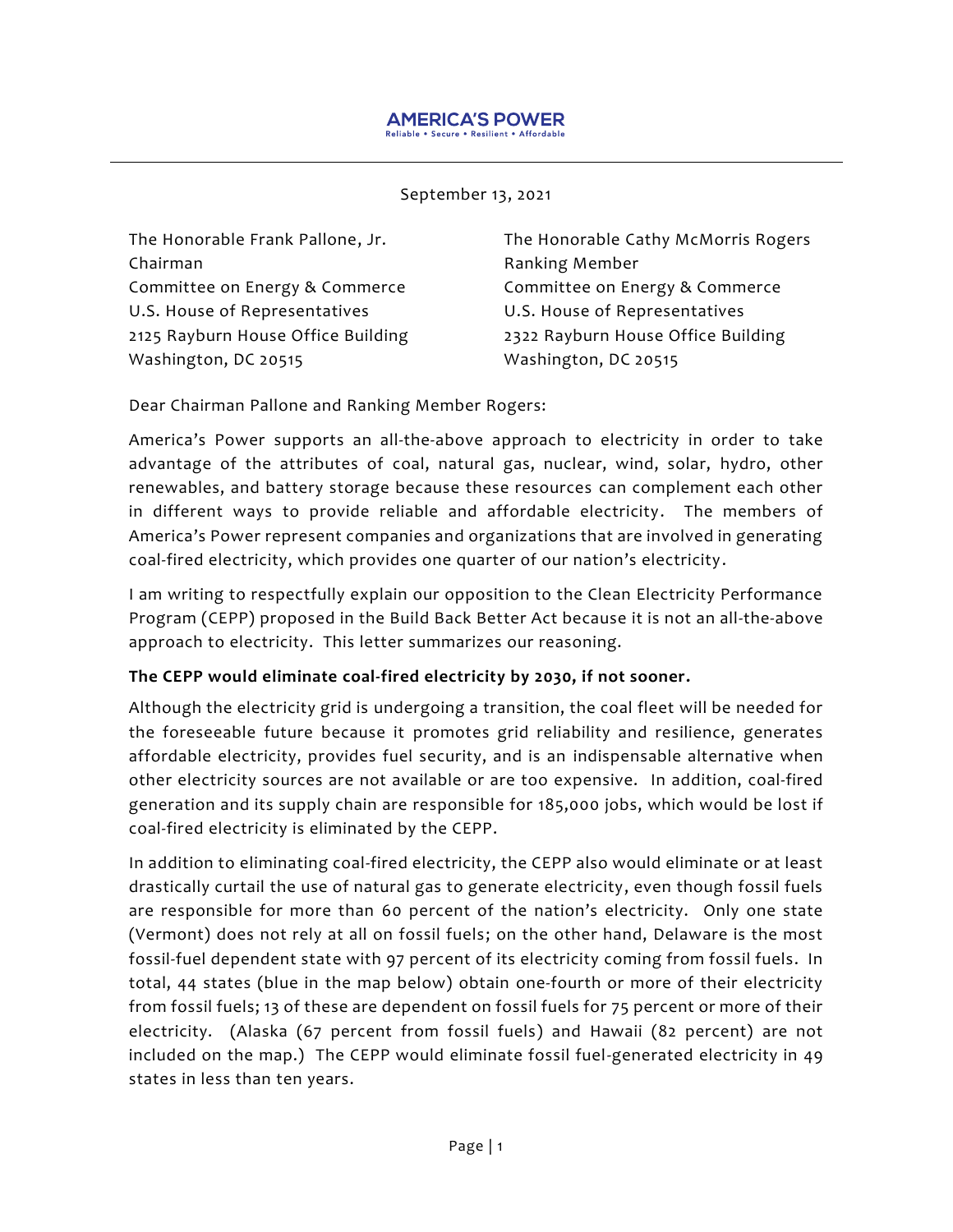

**44 States Rely on Fossil Fuels for 25 Percent or More of Their Electricity**

#### **The CEPP would cause an excessive and risky dependence on wind and solar power.**

All studies of clean energy standards that we have reviewed conclude that massive amounts of wind and solar power would have to be added to the nation's electricity system to replace coal and natural gas. Collectively, these studies indicate the need to add roughly 1 million megawatts (MW) of wind and solar power at a cost of more than \$1 trillion (excluding transmission costs). For perspective, the entire U.S. electric system today (coal, gas, nuclear, and renewables) is only slightly larger than 1 million MW. Eliminating coal and natural gas would threaten electric reliability because wind and solar are intermittent sources of power that depend on weather conditions and other uncontrollable factors. Some of these studies have pointed out the need to carefully analyze the reliability impacts of operating the electricity grid with massive amounts of wind and solar power. Resilience also should be assessed in any such analysis. Currently, grid operators are evaluating the reliability impacts of switching over to large amounts of wind and solar power. Their evaluations should be used as the basis for understanding the feasibility of any program that would force the addition of 1 million MW of wind and solar power to the grid within a short period of time.

### **The CEPP does not allow enough time to overcome obstacles to clean energy.**

There are many obstacles to increasing the use of wind and solar power on a massive scale in eight years. For example, new electric transmission will have to be built to deliver wind and solar power to consumers. However, some transmission projects are taking as long as 17 to 20 years to complete. Money alone cannot solve this problem. Reforms will help, but they will take time. Other obstacles include, but are not limited to, assuring grid reliability and resilience; maintaining affordable electricity prices; providing adequate dispatchable generation; revising rules in organized electricity markets; developing and deploying cost-effective and reliable battery storage; addressing stranded investments; and mitigating the impacts of job losses on workers